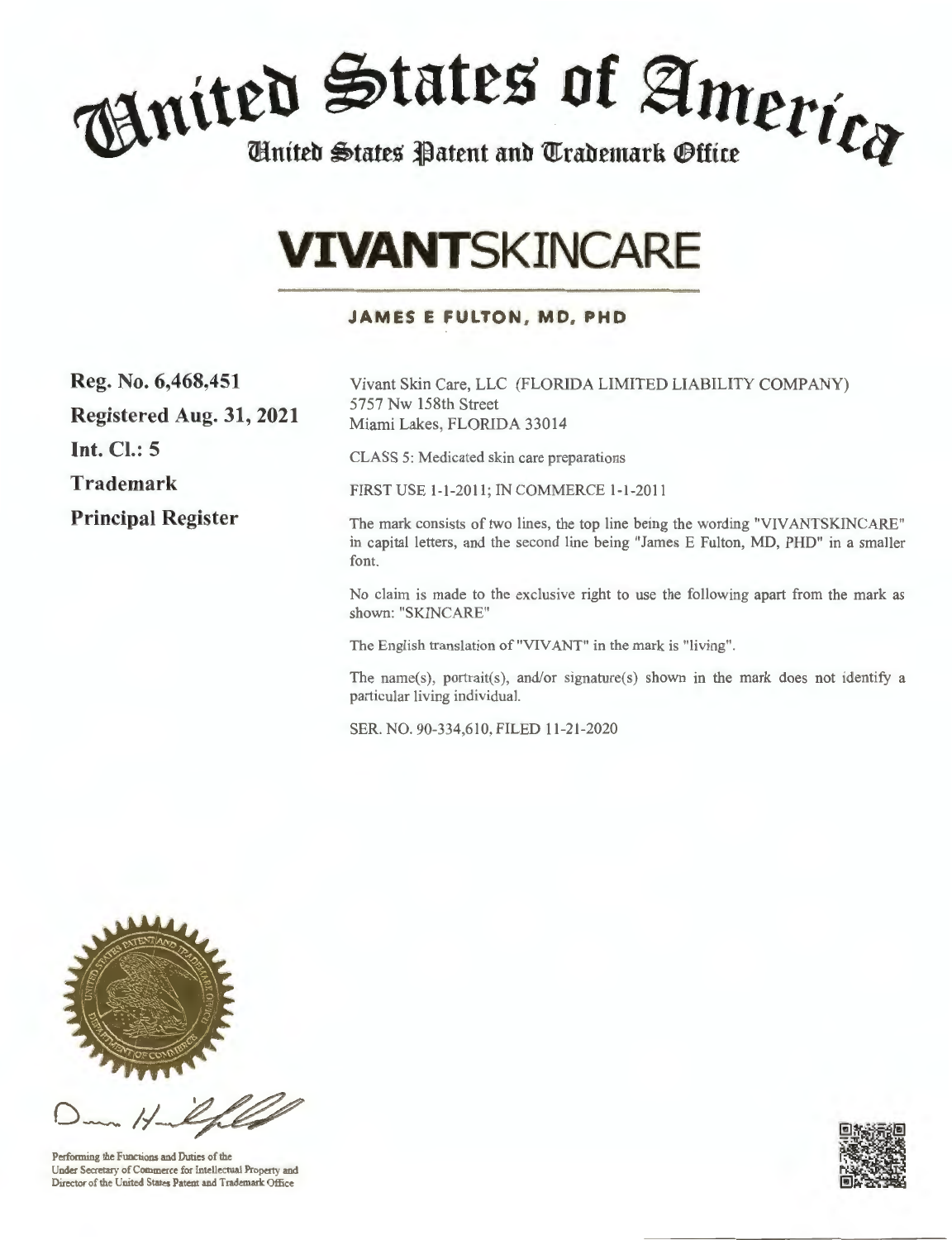#### **REQUIREMENTS TO MAINTAIN YOUR FEDERAL TRADEMARK REGISTRATION**

#### **WARNING: YOUR REGISTRATION WILL BE CANCELLED IF YOU DO NOT FILE THE**  DOCUMENTS BELOW DURING THE SPECIFIED TIME PERIODS.

#### **Requirements in the First Ten Years\* What and When to File:**

- *First Filing Deadline:* You must file a Declaration of Use (or Excusable Nonuse) between the 5th and 6th years after the registration date. See 15 U.S.C. §§ 1058, 1141k. If the declaration is accepted, the registration will continue in force for the remainder of the ten-year period, calculated from the registration date, unless cancelled by an order of the Commissioner for Trademarks or a federal court.
- *Second Filing Deadline:* You must file a Declaration of Use (or Excusable Nonuse) and an Application for Renewal between the 9th and 10th years after the registration date.\* See 15 U.S.C. §1059.

#### **Requirements in Successive Ten-Year Periods\* What and When to File:**

• You must file a Declaration of Use (or Excusable Nonuse) and an Application for Renewal between every 9th and 10th-year period, calculated from the registration date.\*

#### **Grace Period Filings\***

The above documents will be accepted as timely if filed within six months after the deadlines listed above with the payment of an additional fee.

\*ATTENTION MADRID PROTOCOL REGISTRANTS: The holder of an international registration with an extension of protection to the United States under the Madrid Protocol must timely file the Declarations of Use (or Excusable Nonuse) referenced above directly with the United States Patent and Trademark Office (USPTO). The time periods for filing are based on the U.S. registration date (not the international registration date). The deadlines and grace periods for the Declarations of Use (or Excusable Nonuse) are identical to those for nationally issued registrations. See 15 U.S.C. §§1058, 1141k. However, owners of international registrations do not file renewal applications at the USPTO. Instead, the holder must file a renewal of the underlying international registration at the International Bureau of the World Intellectual Property Organization, under Article 7 of the Madrid Protocol, before the expiration of each ten-year term of protection, calculated from the date of the international registration. See 15 U.S.C. § 114 lj. For more information and renewal forms for the international registration, see http ://www.wipo.int/madrid/en/.

**NOTE: Fees and requirements for maintaining registrations are subject to change. Please check the USPTO website for further information. With the exception of renewal applications for registered extensions of protection, you can file the registration maintenance documents referenced above online at**  http://www.uspto.gov.

NOTE: A courtesy e-mail reminder of USPTO maintenance filing deadlines will be sent to trademark owners/holders who authorize e-mail communication and maintain a current e-mail address with the USPTO. To ensure that e-mail is authorized and your address is current, please use the Trademark Electronic Application System (TEAS) Correspondence Address and Change of Owner Address Forms available at http://www.uspto.gov.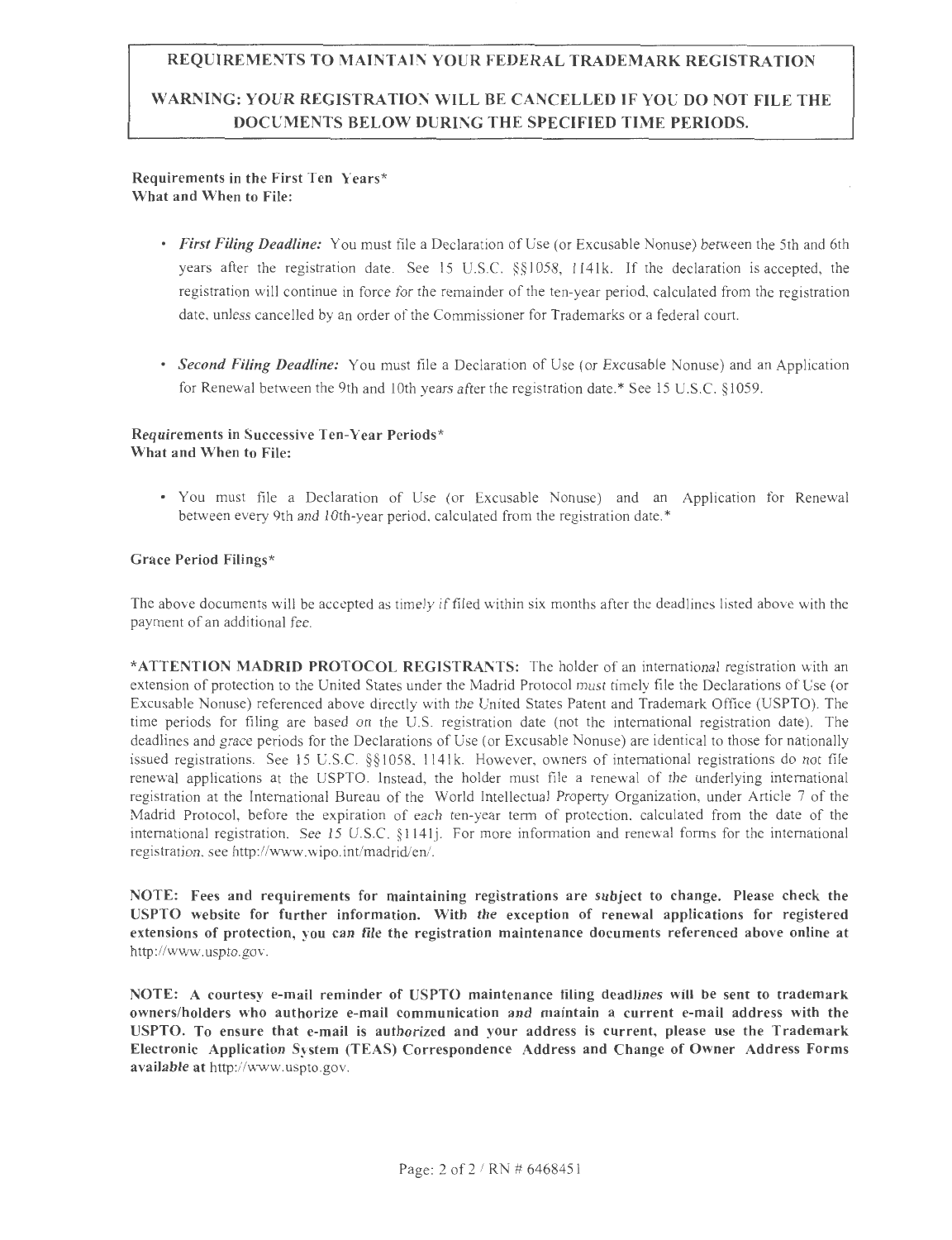# **Recording your trademark registration with U.S. Customs and Border Protection**

# **Why record your registration**

Some imported goods bear trademarks that are counterfeits or infringing versions of federally registered trademarks. The importation of such goods threatens the U.S. economy, the competitiveness of our businesses, and in some cases, the health and safety of consumers.

If your business's products are likely targets for international counterfeiters (e.g., popular or highdemand products), consider applying to record your trademark registration with U.S. Customs and Border Protection (CBP). Recording your trademark registration helps CBP detain and seize imported goods if they violate your recorded trademark. The recordation process is a critical tool in CBP's efforts to protect intellectual property rights at the border.

## **How to record your registration**

To record with CBP, you must:

- **Own a federally registered trademark.** Your trademark must be on the Principal Register. It must be registered for use on goods.
- **Apply for recordation.** You can apply through CBP's Intellectual Property Rights e-Recordation system: https://iprr.cbp.gov.
- **Pay the application fee.** There is a fee for recording your trademark registration with CBP.
- Periodically apply to renew. To maintain your recordation, you must apply for renewal and pay renewal fees at regular intervals that correspond to your trademark registration renewal at the United States Patent and Trademark Office.

Trademark owners who record with CBP often provide information to CBP about authorized manufacturers and importers as well as potential unauthorized shipments to aid in CBP's efforts to detain and seize infringing goods before they enter the U.S. market.

## **Additional resources**

For assistance with the recordation application process, contact CBP's Intellectual Property Rights Branch at iprrquestions@cbp.dhs.gov or 202-325- 0020.

For more about CBP's role in protecting intellectual property rights, visit www.cbp.gov/ trade/priority-issues/ipr /.

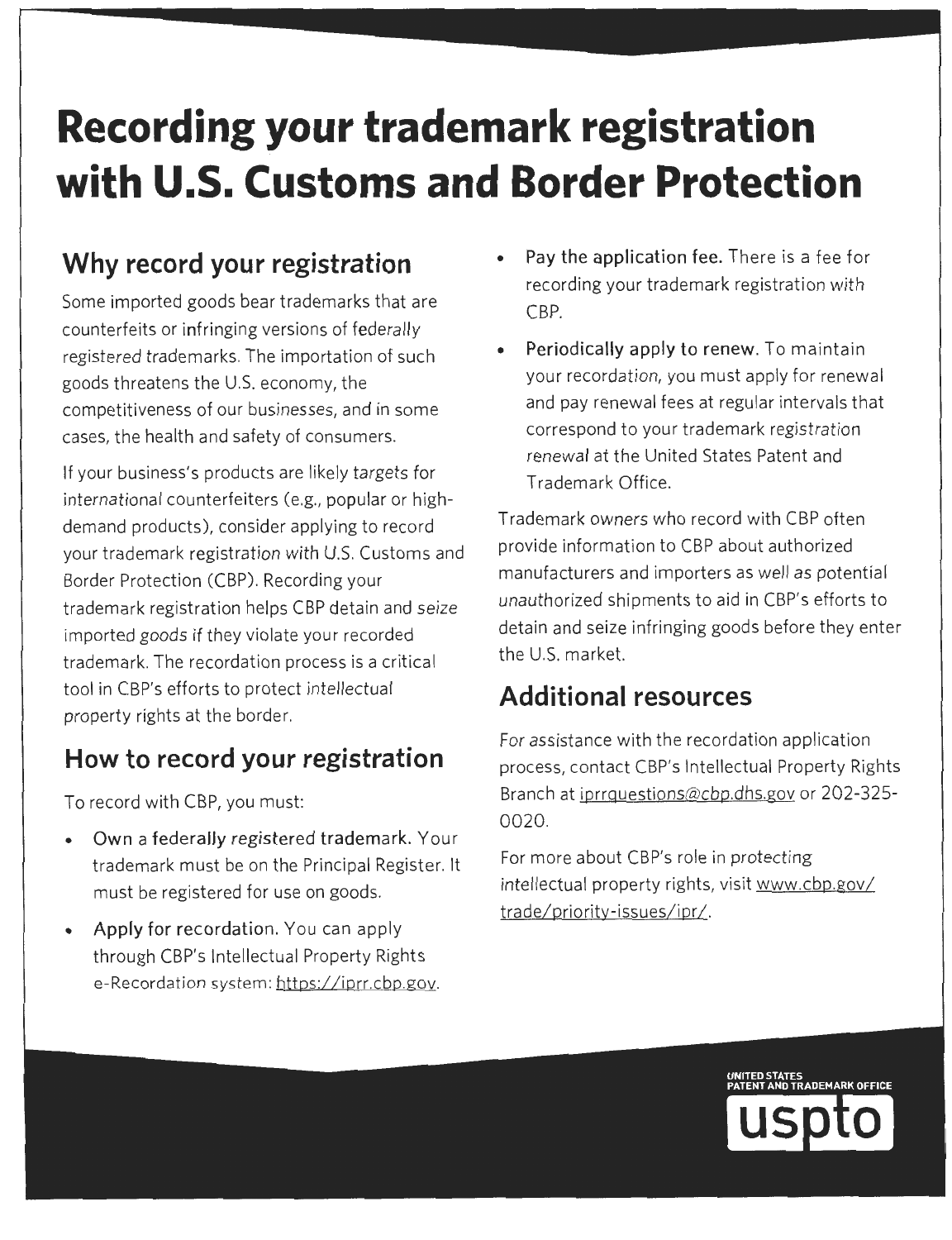# **Official USPTO emails vs. potentially misleading offers from private companies**

### **Watch for official USPTO emails about your registration.**

### **Why our emails are important**

Your registration may expire or be canceled unless you maintain it. We use email to:

- Send you courtesy reminders of upcoming deadlines for necessary maintenance filings.
- Notify you if someone files a petition to cancel your registration with the Trademark Trial and Appeal Board.

We do **not** send reminders by regular mail. Put the USPTO on your "approved-senders list" so email from us is not treated as junk mail.

### **How to stay up to date**

Your email address may change over time. Update it with us whenever it changes, including if an attorney represented you before your trademark registered but now no longer does.

Use the Trademark Electronic Application System (TEAS) Change Address or Representation form at https://teas.uspto.gov/wna/ccr /car.

## **Beware of potentially misleading offers and notices.**

All **official correspondence** about your registration will be from the **"United States Patent and Trademark Office" in Alexandria, VA,** and, if by email, from the domain **"@uspto.gov."** Our email reminders will direct you to make all necessary filings and pay all associated fees through TEAS, and will not request any fees by mail.

Private companies not associated with the USPTO often use trademark application and registration information from our databases to mail or email trademark-related solicitations. These mailings may offer legal services, trademark monitoring services, recording trademarks with U.S. Customs and Border Protection, and "registering" trademarks in a private registry. Most require "fees" to be paid.

These companies may have names similar to the USPTO and include the terms "United States," "U.S.," "Trademark," "Patent," "Registration," "Office," or "Agency." Some companies attempt to make their offers and notices look like official government documents by using data publicly available from USPTO records.

*See the reverse side to learn where* **to** *report misleading offers and notices.* 

**UNITED STATES PATENT AND TRADEMARK OFFICE**